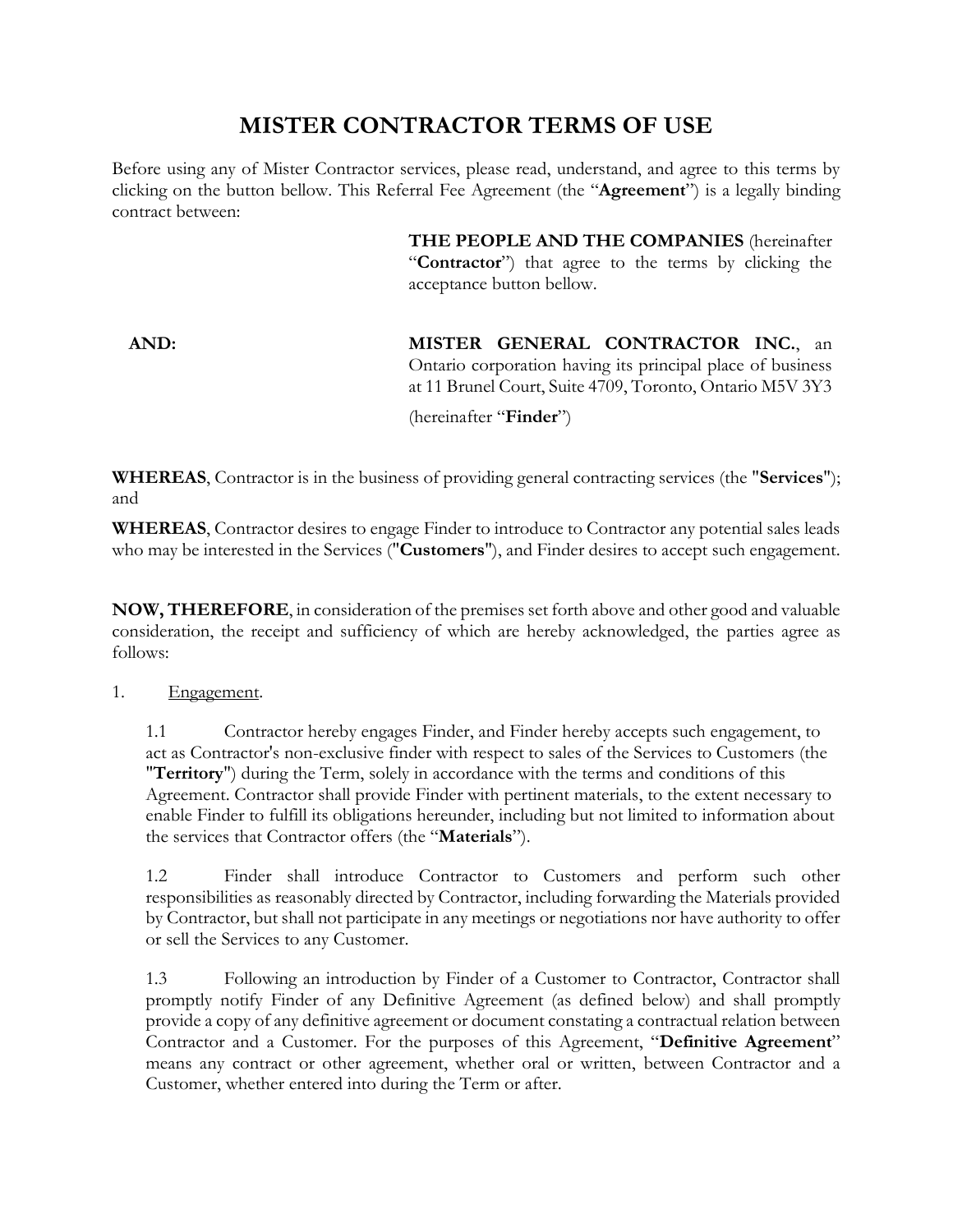1.4 Finder makes no representation or warranty about the creditability, suitability, or any other matters with respect to any Customers introduced to Contractor, and neither Contractor, nor any of its directors, officers, shareholders, employees, or subcontractors should in any way rely on Finder to perform any due diligence with respect to the creditability or suitability of any Customer.

1.5 The prices, terms, and conditions under which Contractor offers or sells any Services shall be determined by Contractor in its sole discretion. Contractor shall have the authority to control all discussions and negotiations regarding any proposed or actual offering or sale of Services. Nothing in this Agreement shall obligate Contractor to actually offer or sell any Services or consummate any transaction with any Customer. Contractor may terminate any negotiations or discussions at any time and has the right not to proceed with any sale of Services without any liability or obligation to pay compensation to Finder under [Section 2](#page-1-0) or otherwise.

1.6 Contractor shall defend, indemnify, and hold harmless the Finder, and any of its directors, officers, and shareholders, against any and all losses, damages, liabilities, deficiencies, claims, actions, judgments, settlements, interest, awards, penalties, fines, costs, or expenses of whatever kind, including reasonable legal fees, fees, and the costs of enforcing any right to indemnification under this Agreement, incurred by Contractor, arising out or resulting from any claim of a third party related to its obligations under this Agreement, the provision of Services by Contractor (or any of its subcontractors) to any Customer, or the actions or omissions of Contractor or its subcontractors in connection with any Services.

<span id="page-1-0"></span>2. Compensation.

**2.1 In consideration for the services rendered by Finder hereunder, Contractor shall promptly pay to Finder compensation ("Finder's Fee"), within three (3) days of the receipt of any amounts paid from a Customer to Contractor with respect to any Definitive Agreement, at the rate of 15 % of the amount paid from a Customer to Contractor. There will be no charge for leads that does not close and Contractor can turn down leads that they do not wish to take for no charge.** 

2.2 Notwithstanding the foregoing, Contractor shall immediately pay to Finder the Finder's Fee upon the conclusion of any Definitive Agreement (or multiple Definitive Agreements with respect to the same Services) for an amount that is greater than or equal to \$100,000 in the aggregate. For clarity, in such scenario, the Finder's Fee will be due prior to the Contractor's receipt of payments by the Customer.

2.3 Upon any dispute regarding any amounts owed under any Definitive Agreement, Contractor shall immediately notify Finder of such dispute and shall promptly update Finder of the development of any dispute. Contractor shall consider any suggestions by Finder for how to resolve the dispute with such Customer, though Contractor will not be required to follow such suggestions.

2.4 For clarity, the Finder's Fee shall apply to the initial Definitive Agreement between a Customer and Contractor, as well as any subsequent Definitive Agreements (whether entered into during the Term or at any time thereafter).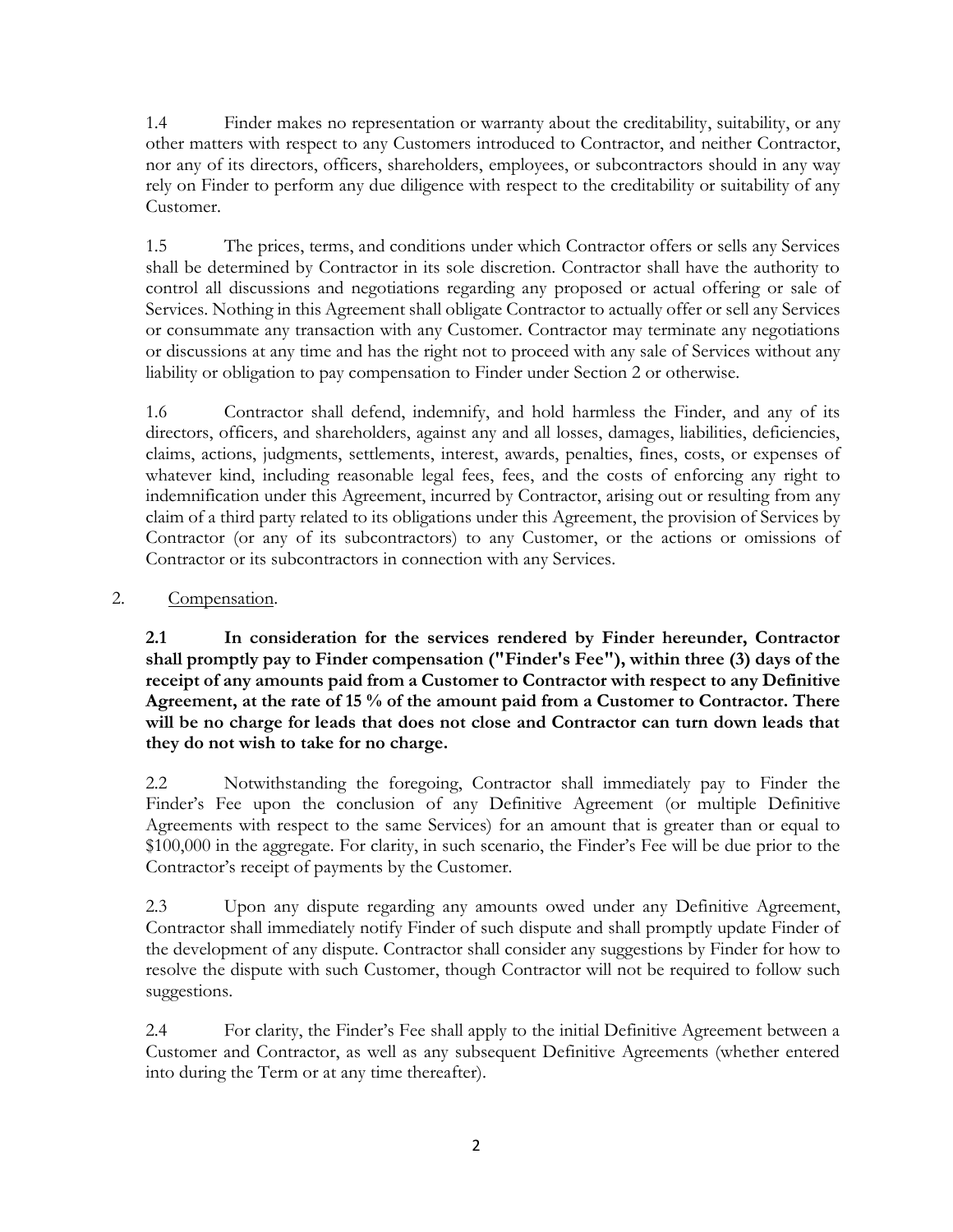3. Independent Contractor. Finder is an independent contractor of Contractor, and this Agreement shall not be construed to create any association, partnership, joint venture, employee, or agency relationship between Finder and Contractor for any purpose. Finder has no authority (and shall not hold itself out as having authority) to bind Contractor and Finder shall not make any agreements or representations on Contractor's behalf without Contractor's prior written consent.

4. Compliance with Law. Contractor is in compliance with, and shall comply with, all applicable laws, regulations and ordinances, including but not limited to any privacy laws pertaining to the use of personal information of Customers provided to Contractor by Finder. Without the consent of the applicable Customer, Contractor shall not use any personal information of a Customer that is provided to Contractor by Finder, except to perform the Services, resolve any disputes, and invoice the Customer, or as otherwise permitted by applicable law. Contractor has and shall maintain in effect all the licences, permissions, authorizations, consents and permits that it needs to carry out its obligations under this Agreement.

5. Insurance. During the Term and for a period of two (2) years after expiration or termination of this Agreement, Contractor shall, at its own expense, maintain and carry insurance in full force and effect with financially sound and reputable insurers, that includes, but is not limited to, commercial general liability with limits no less than two million dollars (\$2,000,000) per occurrence, which policy will include contractual liability coverage insuring the activities of Contractor under this Agreement. Upon Finder's request, Contractor shall provide Finder with a certificate of insurance from Contractor's insurer evidencing the insurance coverage specified in this Agreement. The certificate of insurance shall name Finder as an additional insured. Contractor shall provide Finder with thirty (30) days' advance written notice in the event of a cancellation or material change in Contractor's insurance policy. Except where prohibited by law, Contractor shall require its insurer to waive all rights of subrogation against Finder's insurers and Finder or the Indemnified Parties.

6. Confidentiality. All non-public, confidential, or proprietary information of either party, including, but not limited to, specifications, documents, data, pricing, discounts, and rebates, disclosed by either party to the other party, whether disclosed orally or disclosed or accessed in written, electronic or other form, or media, and whether or not marked, designated, or otherwise identified as "confidential," in connection with this Agreement or any Definitive Agreement is confidential, solely for the use of performing this Agreement and may not be disclosed or copied unless authorized by Contractor in writing. Upon either party's request, the other party shall promptly return all documents and other materials received from the other party. This section shall not apply to information, other than personal information, that is: (a) in the public domain; (b) known to the other party at the time of disclosure; (c) rightfully obtained by the other party on a non-confidential basis from a third party; or (d) any information pertaining a Customer.

## 7. License and Customer Contracts.

7.1 Finder hereby grants to Contractor a limited, non-exclusive, non-transferable, nonsublicensable licence to use Finder's logo or other trademarks (the "License") in any written Definitive Agreements between Contractor and a Customer. Contractor shall not use the logo or other trademarks in violation of any instructions or specifications provide by Finder to Contractor from time to time. Finder may terminate the Licence at any time. The License does not extend to, and Contractor shall not use the logos or other trademarks, on any contracts other than those between a Customer and Contractor.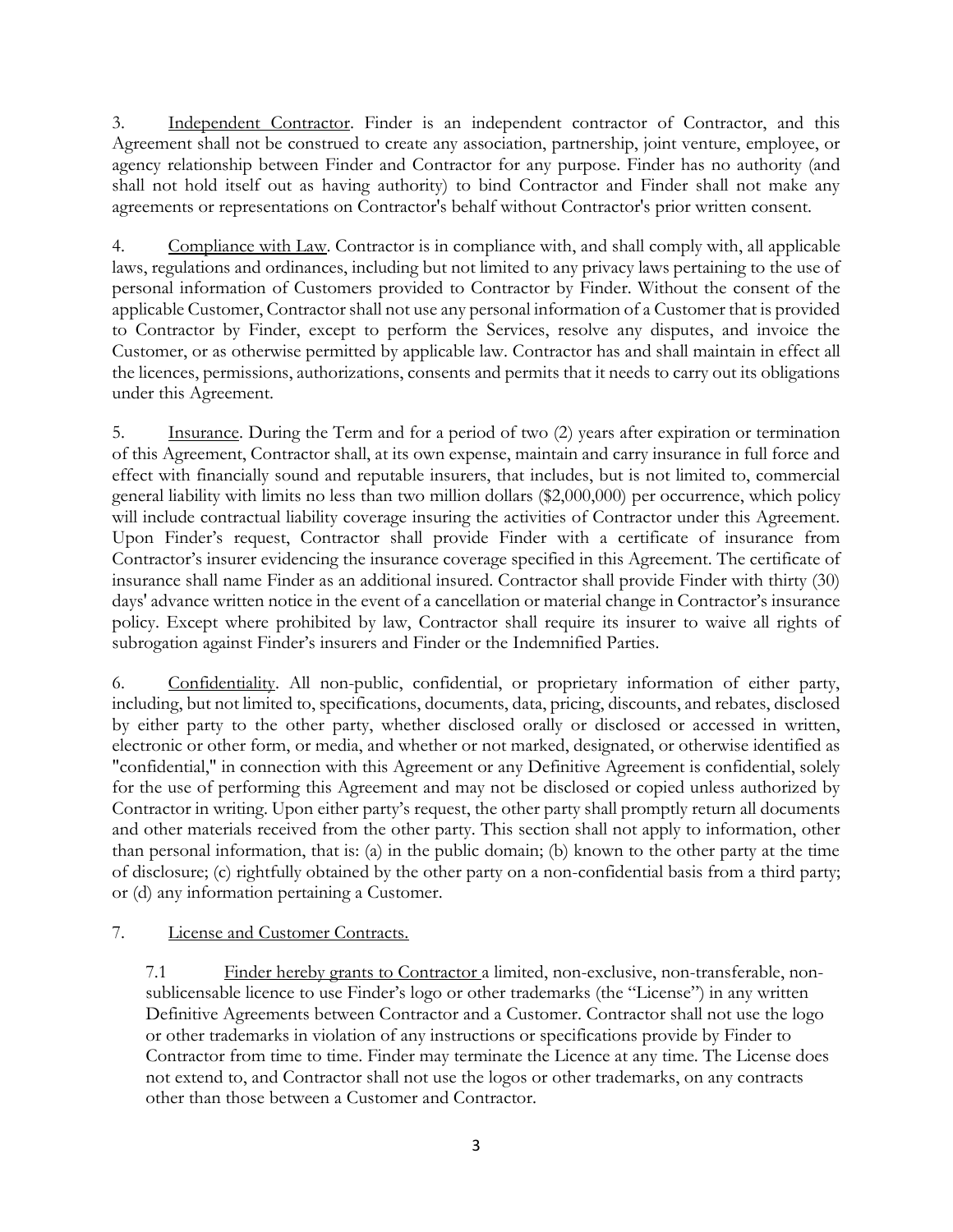7.2 In all written Definitive Agreements, Contractor shall, unless otherwise directed by Finder:

- (a) include Finder's logo or other trademarks contemplated by the License; and
- (b) include a provision that Finder shall not be liable to the Customer in connection with any Services provided by Contractor to the Customer, and that Finder shall be permitted to rely on such provision in the event of a claim by Customer against Finder.

## 8. Term and Termination.

8.1 This Agreement shall commence as of the Effective Date and shall continue thereafter for an indefinite period unless sooner terminated pursuant to Section [8.2 \(](#page-3-0)the "**Term**").

<span id="page-3-0"></span>8.2 Either party may terminate this Agreement with immediate effect following a written notice of one (1) day to the other party.

8.3 Upon termination or expiration of this Agreement pursuant to this Section, Contractor, the rights and obligations of the parties set forth in Sections 1.3, 1.6, 2, 4, 5, 6, 7, 9, and any other section which, by its nature, should survive termination or expiration of this Agreement, will survive any such termination or expiration of this Agreement.

9. Miscellaneous.

9.1 Unless otherwise provided in this Agreement, any notice provided for under this Agreement shall be in writing and shall be sufficiently given if delivered personally, or sent by email, or mailed by prepaid registered post addressed to Finder or Contractor at their respective addresses set forth or at such other then current address as is specified by notice:

**to Finder:** 11 Brunel Court, Suite 4709, Toronto, Ontario M5V 3Y3

**Attention:** Mister Contractor

**Email:** info@mistercontractor.ca

9.2 Governing Law. This Agreement and all matters arising out of or relating to this Agreement shall be interpreted and construed in accordance with the laws of the Province of Ontario and the federal laws of Canada applicable therein.

9.3 Choice of Forum. Any legal suit, action, litigation or proceeding of any kind whatsoever in any way arising out of, from or relating to this Agreement, including all exhibits, schedules, attachments and appendices attached to this Agreement, the services provided hereunder, and all contemplated transactions, shall be instituted in the courts of the Province of Ontario, and each party irrevocably submits to the exclusive jurisdiction of such courts in any such suit, action, litigation or proceeding.